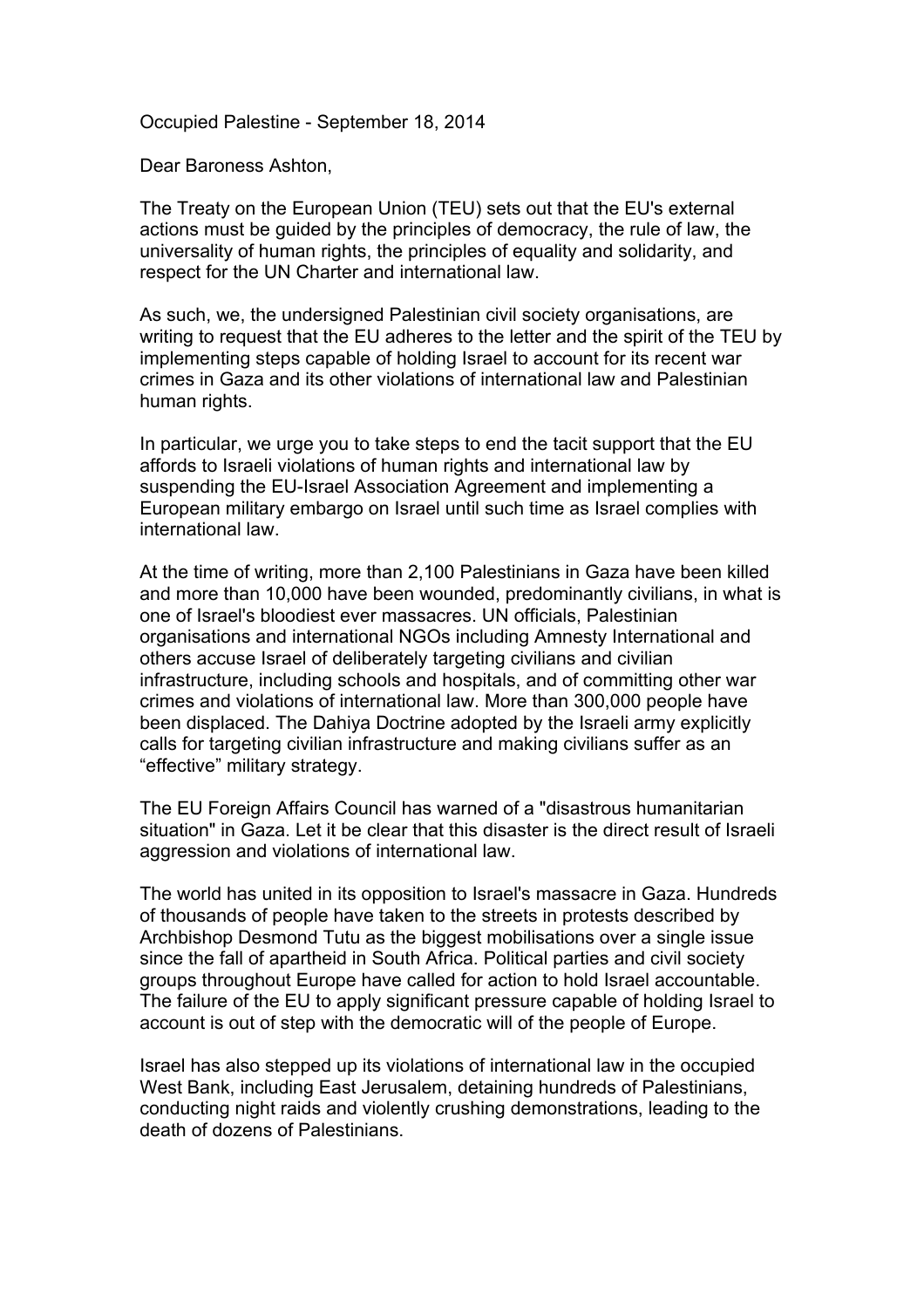It is the view of Palestinian civil society that the EU contributes to Israel's impunity in violating international law in two key ways.

Firstly, the continued application of the EU-Israel Association Agreement despite Israel's clear violation of the Article 2 clause, which states that both parties should respect human rights and democratic principles, sends a clear message to Israel that its massacres of Palestinians will be tolerated and will not result in any meaningful impact on its intimate relations with the EU.

That Israel is still afforded preferential treatment to European markets and access to EU programs despite acting in such flagrant violation of international law is a stain on the reputation of the EU.

The failure to suspend the Association Agreement is a form of political support for Israel's continued violations of international law that seems completely out of step with the EU's determination to act to hold other states to account, including, for example, Russia and Sri Lanka.

Furthermore, the Association Agreement provides direct support for Israeli violations of international law including, for example, by providing funding for Israeli military companies and universities and other institutions that play a key role in developing the technology and methodologies of Israel's system of occupation and oppression over the Palestinian people.

The persistent refusal of Israel to address its gross violations of international law over many decades, including its war crimes in Gaza, its acquisition of territory by force, its policies of forced population transfer and the denial of the Palestinian right of self-determination, makes the suspension of the Association Agreement a necessary and proportionate response.

Secondly, the vast military trade and cooperation that take place between Israel and EU member states directly provide Israel with the material and political support that it requires to carry out its regular massacres of Palestinians and its systematic violations of international law. In the period 2005-09, EU countries granted arms exports licenses to Israel worth €7.47bn. Weapons exports from the EU to Israel during 2012 were worth €613 million, up 290% on the previous year. This booming military trade amounts to the aiding and abetting of Israel's grave violations of international law.

The European Union has repeatedly criticised Israel's construction of settlements, its disproportionate use of military force and some of its other violations of international law. Recent steps to scale back European recognition of Israeli sovereignty in the occupied Palestinian territory are welcome. However, such steps are disproportionately weak when compared to the extent of Israeli violations of international law and the resulting loss of human life. As Israel's most recent massacre in Gaza shows, the failure of the EU and other western powers to treat Israel on equal footing with other states that systematically violate international law and commit war crimes allows Israel to act with impunity.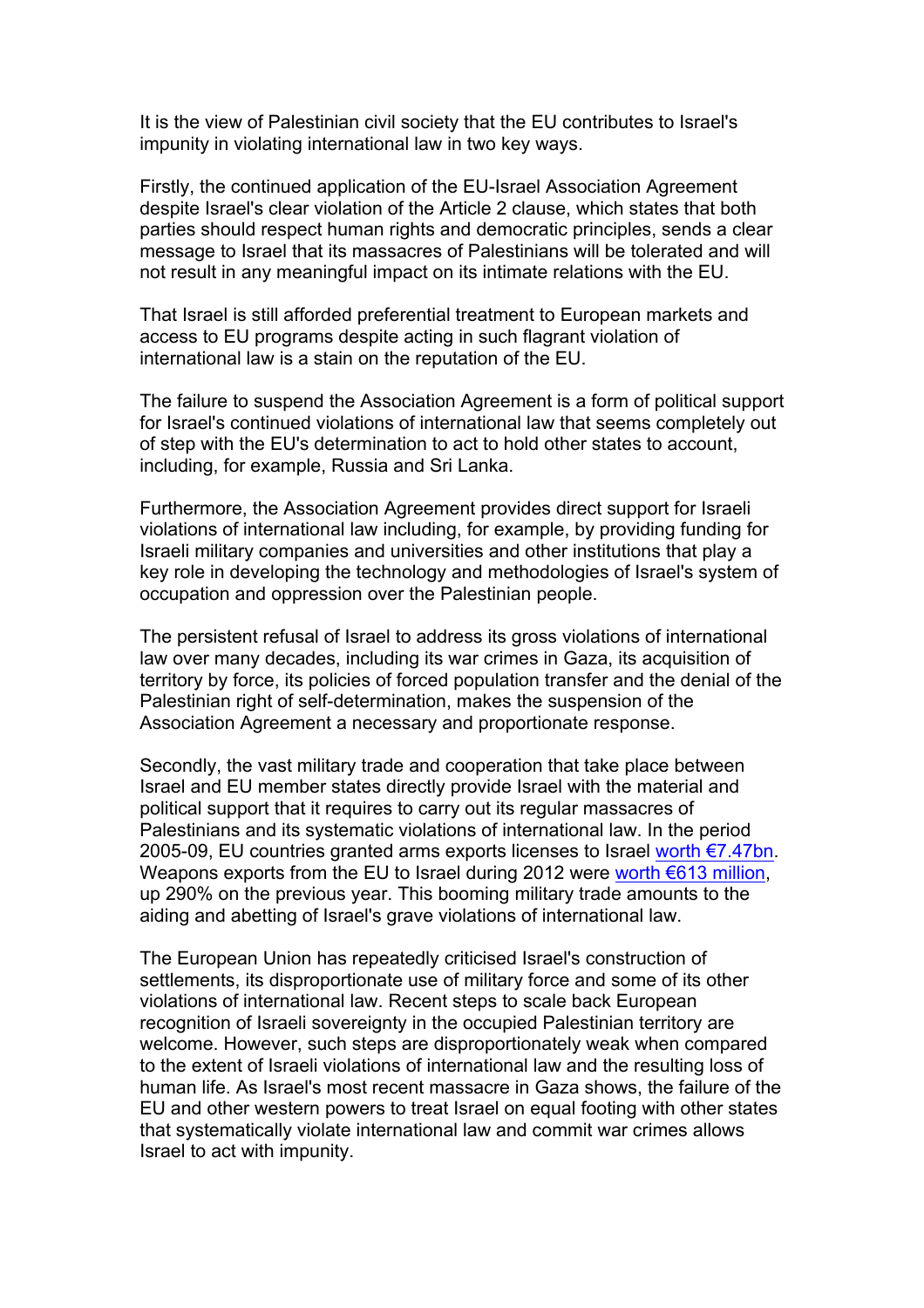Israel's war crimes and its sabotage of every effort to reach a just peace based on UN resolutions must lead to effective and substantial, not just cosmetic, consequences. We urge you to take urgent steps leading towards the suspension of the EU-Israel Association Agreement and the imposition of a comprehensive military embargo on Israel.

Palestinian civil society demands freedom, justice and equality. The EU will not be able to play a positive role in supporting our rights until it ends its support for Israeli massacres and war crimes.

Kind regards,

Rifat Kassis Defence for Children International - Palestine Section (DCI-Palestine)

Raji Sourani Palestinian Center for Human Rights

Issam Arouri Jerusalem Legal Aid and Human Rights Center

Suzan Zarour Center for Defense of Liberties and Civil Rights "Hurriyyat"

Coalition for Jerusalem

Fuad Nassar Association for Development Studies

Hasib Nashashibi Ensan Center for Democracy & Human Rights

Nassar Ibrahim Occupied Palestine and Syrian Golan Heights Advocacy Initiative (OPGAI)

Nidal al-Azza Badil Resource Center for Residency and Refugee Rights

Jamal Talab AlAmleh Land Research Center Jerusalem

Nidal Abu Zuluf Joint Advocacy Initiative of the EJ-YMCA and YWCA-Palestine

Rami Kassis Alternative Tourism Group

Imad Temiza Palestinian Postal services workers union - (PPSWU)